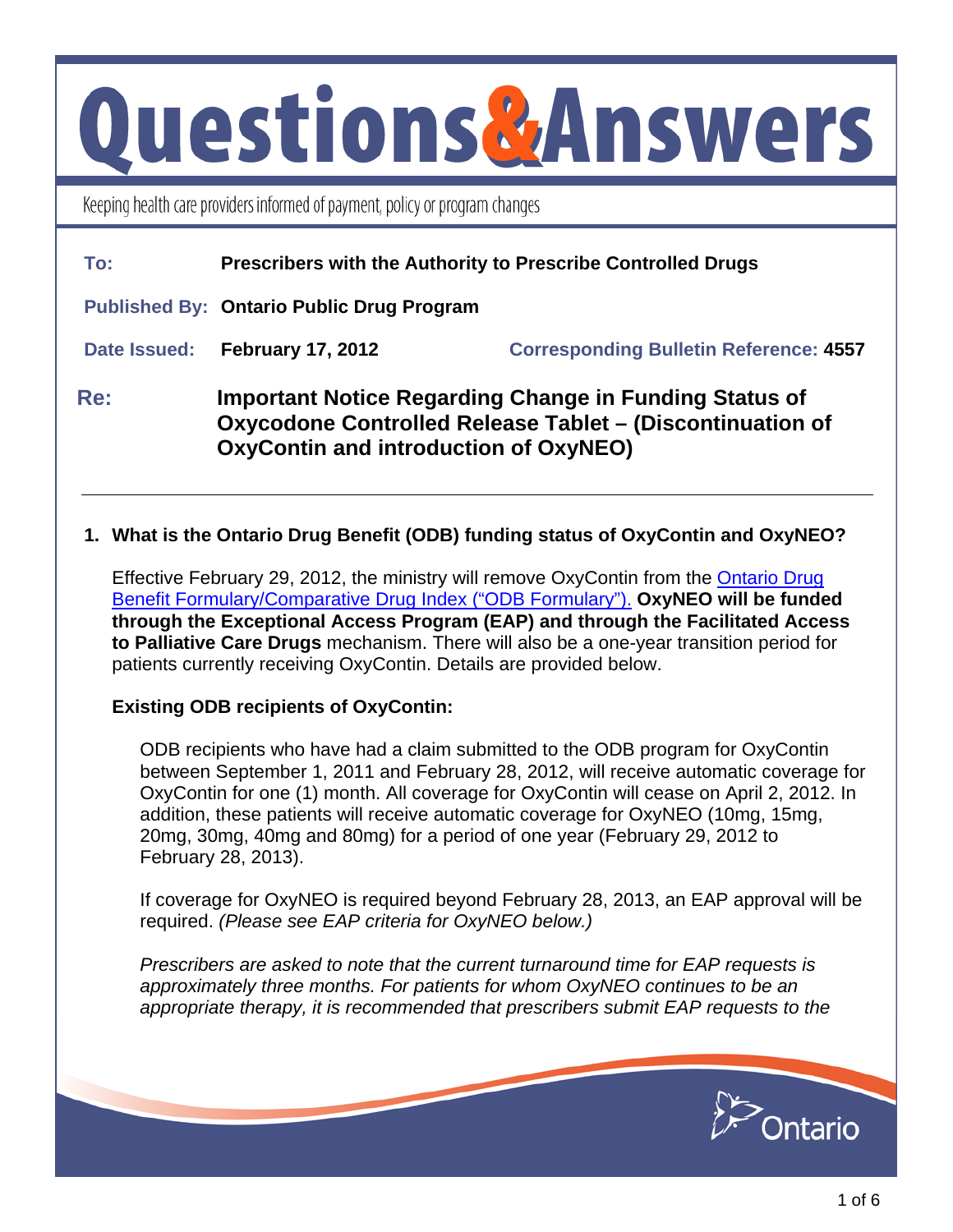*ministry at least three months in advance of February 28, 2013. The ministry will send out reminder notices throughout the year.*

## **All other ODB patients requiring OxyNEO:**

For all other ODB patients requiring oxycodone controlled release tablet starting February 29, 2012, OxyNEO will be funded as follows:

# **a. Exceptional Access Program (EAP)**

OxyNEO 10mg, 15mg, 20mg, 30mg and 40mg tablets will be considered through the EAP for patients with chronic pain according to the following criteria:

New Patients

 For the treatment of chronic pain in patients who have experienced intolerance or have failed an adequate trial (for example, three months) of at least one other listed long-acting opioid product.

**Note:** Physicians should consider best practice guidelines for the safe and effective use of opioids in chronic non-cancer pain, such as the *Canadian Guideline for Safe and Effective Use of Opioids for Chronic Non-Cancer Pain* (available at: [www.nationalpaincentre.mcmaster.ca/opioid/](http://nationalpaincentre.mcmaster.ca/opioid/)).

*The diagnosis for which the pain management is required must be documented; All concomitant pain medication therapy must be documented; Other medications with potential for abuse or interaction with opioid therapy should be documented.* 

#### Renewals

 Treatment continues to be appropriate for the management of the patient's chronic pain.

*All concomitant pain medication therapy must be documented; Other medications with potential for abuse or interaction with opioid therapy should be documented.* 

*Note: OxyNEO 60mg and 80mg tablets are not funded.* 

Approval period: one year (new and renewals)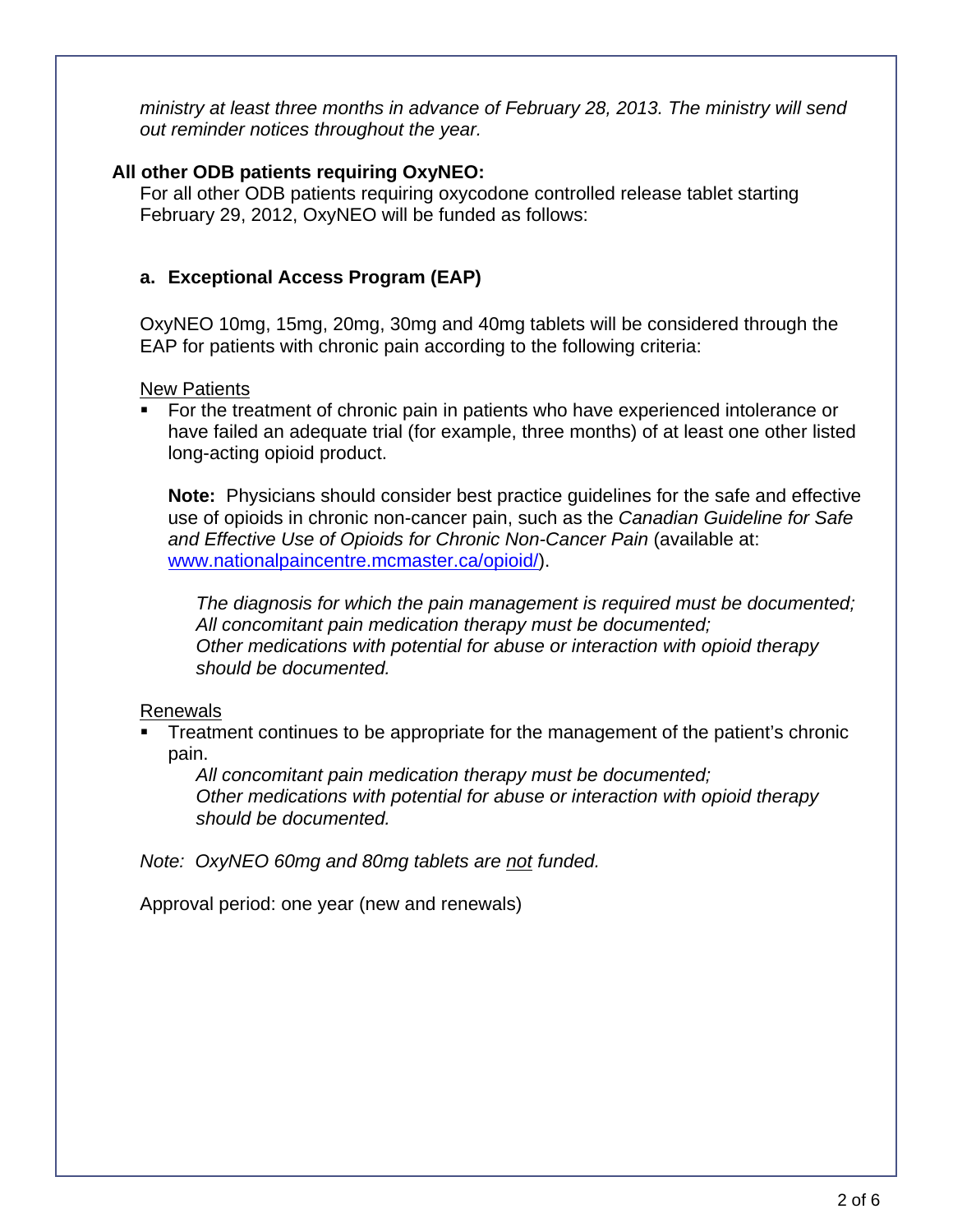## **b. Facilitated Access to Palliative Care Drug Products (Part VI-b of the ODB Formulary)**

OxyNEO 10mg, 15mg, 20mg, 30mg, 40mg and 80mg tablets for cancer patients or palliative care patients for whom the prescriber is registered on the Palliative Care Facilitated Access List will be funded with the following criteria:

- For the treatment of cancer-related pain, or pain in patients receiving end-of-life palliative care; AND
- The patient has experienced intolerance or has failed an adequate trial (for example, three months) of at least one other listed long-acting opioid product.

*Note: For reimbursement of OxyNEO via the Facilitated Access mechanism, prescribers must be registered on the Palliative Care Facilitated Access List. To facilitate the reimbursement process at the pharmacy, the prescriber is asked to indicate "Cancer", "Palliative" or "P.C.F.A.", on the prescription to signify that the patient meets the abovenoted eligibility criteria. This would be an indication to the pharmacist that these medications may be reimbursed under this mechanism.* 

*Note: If prescriber is not registered on the Palliative Care Facilitated Access List, a request for funding of OxyNEO must be made through the EAP process based on the EAP criteria noted above.* 

*Note: OxyNEO 60mg tablets are not funded.* 

Approval period: one year

*Additional information on the Facilitated Access Mechanism can be found on Part VI of the ODB Formulary.* 

## **2. Why are the 60mg and 80mg strengths of OxyNEO not being funded through the Exceptional Access Program (EAP)?**

The ministry noted that the "watchful dose" recommended in the *Canadian Guideline for Safe and Effective Use of Opioids for Chronic Non-Cancer Pain* is 200mg/day morphine equivalent. The guideline states that

"the potential for adverse psychological and physical effects, the potential for misuse, and questionable efficacy are all factors that should be considered in limiting the dose and increasing the frequency of follow-up visits. Some studies reported safety concerns or questionable efficacy of higher daily doses of opioids." ([www.nationalpaincentre.mcmaster.ca/opioid\)](http://nationalpaincentre.mcmaster.ca/opioid)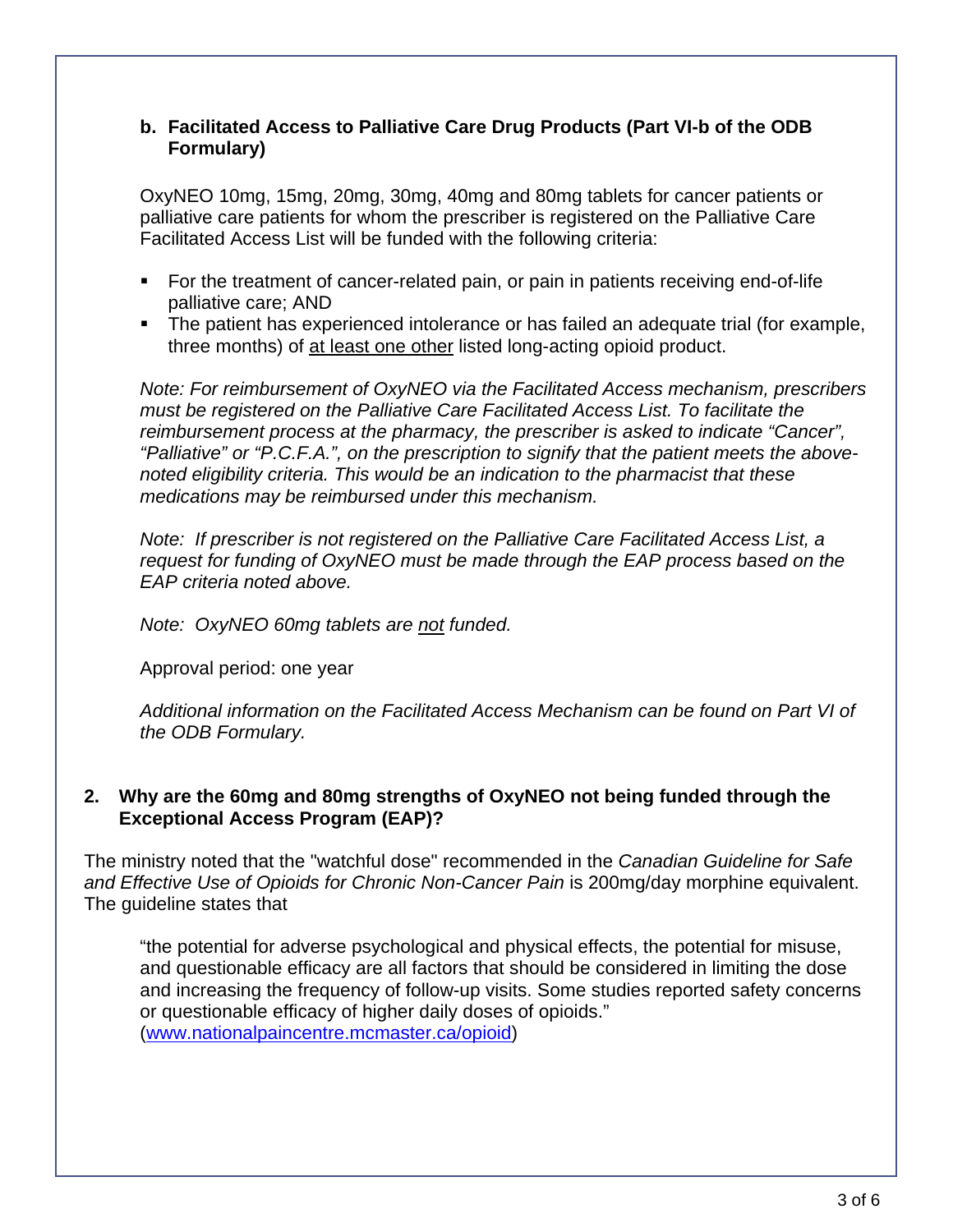As part of the review for OxyNEO, the Committee to Evaluate Drugs (CED) noted that the 60mg and 80mg strengths, when used twice daily, would approach or exceed this watchful dose. Because of these concerns and the availability of alternative opioids, the CED recommended that the 60mg and 80mg strengths of OxyNEO not be funded for chronic noncancer pain.

### **3. Why is the ministry making the Ontario Drug Benefit (ODB) funding of oxycodone controlled release tablet more restrictive?**

Recent studies suggest that increased rates of opioid prescribing, particularly oxycodone, is contributing significantly to opioid-related harms and deaths. Issues identified in these studies include excessive prescribing, escalating misuse, escalating diversion of drugs away from intended medical purposes, increases in addictions, and increases in opioids-related deaths.

Ontario has the highest rate of narcotics use in Canada. Between 1991 and 2009, the number of prescriptions in Ontario for oxycodone drugs rose by 900 per cent. Each year in Ontario, between 300 and 400 people die from overdoses involving prescription opioids. The opioid most commonly found on post-mortem analyses in recent years is oxycodone.

Furthermore, analyses conducted by the ministry on the prescribing and utilization of oxycodone controlled release tablets through the ODB Program found that the majority of utilization of this drug is outside the current Limited Use criteria.

With the introduction of OxyNEO, the ministry consulted its expert advisory committee, the Committee to Evaluate Drugs (CED), on how the ODB Program should fund this drug. The CED noted that while the new OxyNEO formulation is reported to be more tamper-resistant, concerns remain about the safety of OxyNEO and the significant potential for misuse or overuse by ingesting the tablet whole. The CED noted that listing OxyNEO as a Limited Use benefit will make it easily accessible and allow for continued misuse or overuse resulting in opioid-related harm, similar to that observed with OxyContin. The CED recommended that OxyNEO be funded through the Exceptional Access Program (EAP) according to specific criteria.

Based on the CED's recommendation and discussions with pain specialists, addiction experts and other health care professionals, the ministry is moving forward with restricted funding for OxyNEO as outlined above.

The ministry will continue to monitor the utilization of oxycodone and other opioids to determine if further actions and changes are warranted.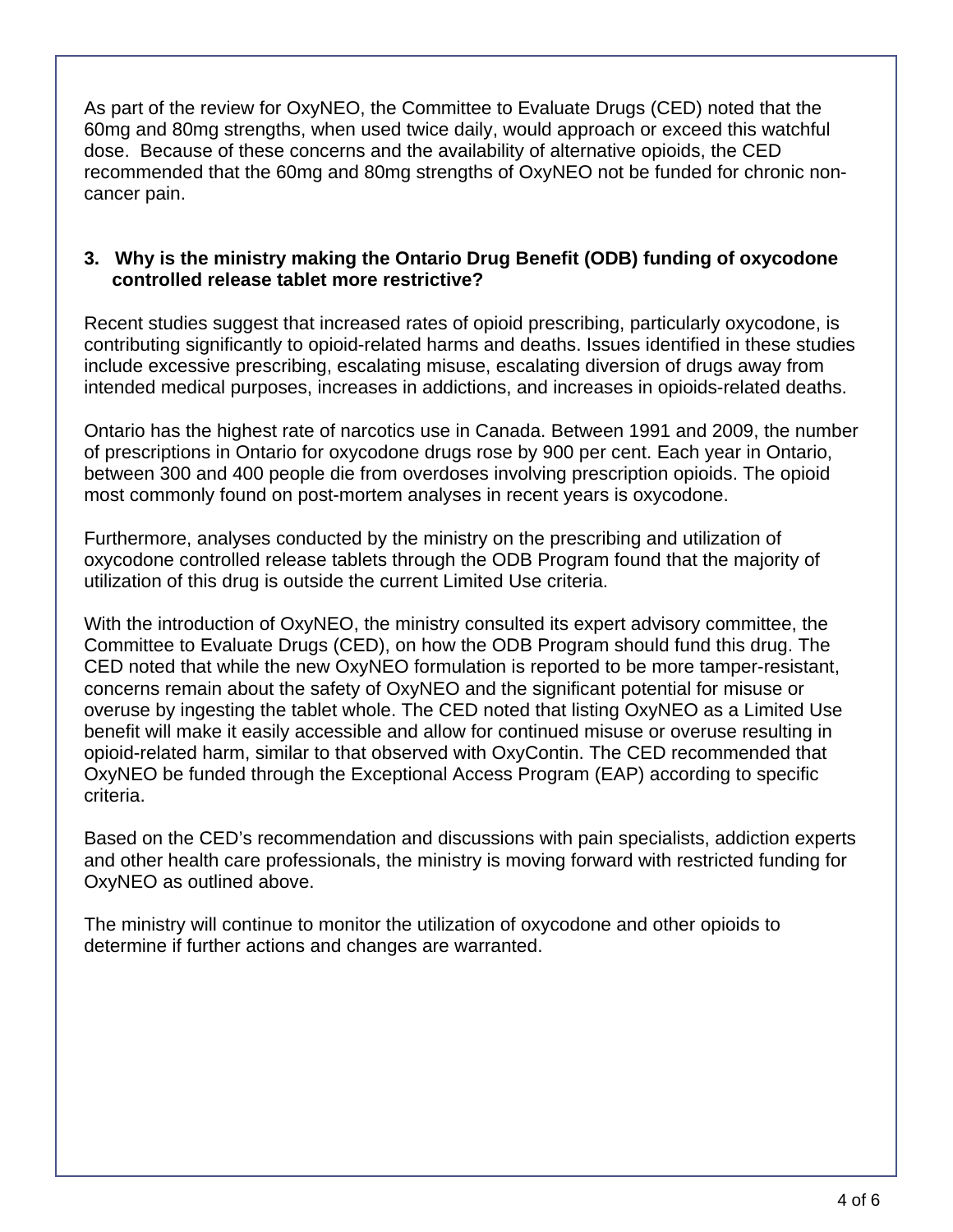## 4. **What is the Exceptional Access Program?**

The Exceptional Access Program (EAP) facilitates patient access in exceptional circumstances to drugs not listed on the Formulary or where Formulary drugs were ineffective, not tolerated, or where no listed alternative was available. To apply through the EAP, a physician must submit a request documenting complete and relevant medical information to the ministry, and provide the clinical rationale for requesting the unlisted drug and reasons why covered benefits are not suitable. All requests are reviewed according to the guidelines recommended by the CED and approved by the Executive Officer, and include a thorough assessment of the patient's specific case and clinical circumstances, as provide by the physician, as well as the available scientific evidence.

For more information about the EAP, please visit the ministry website at: [www.health.gov.on.ca/english/providers/program/drugs/eap\\_mn.html](http://www.health.gov.on.ca/english/providers/program/drugs/eap_mn.html)

# **5. What is the Facilitated Access mechanism?**

Specific products used to treat ODB-eligible patients undergoing palliative care are reimbursed under the Ontario Public Drug Programs, through its Facilitated Access process. Under this process, a select group of participating physicians are exempt from obtaining approval under Exceptional Access Program (EAP).

In order to participate in the Facilitated Access to Palliative Care Drugs process, physicians must be registered by the Ontario Medical Association (OMA) and must meet pre-defined criteria as determined by the OMA. Physicians who are not registered through this process must obtain approval for OxyNEO through the EAP.

To facilitate the reimbursement process for OxyNEO at the pharmacy, the prescriber is asked to indicate "Cancer", "Palliative" or "P.C.F.A." on the prescription to signify that the patient meets the above-noted eligibility. This would be an indication to the pharmacist that these medications may be reimbursed under this mechanism.

For further information regarding the list of physicians and/or the criteria physicians require to be included on the list, please contact Dr. Howard Burke, c/o Ina Nesbitt, Ontario Medical Association: 416-340-2234, or via email at [Ina\\_Nesbitt@oma.org](mailto:Ina_Nesbitt@oma.org)

## **6. If a patient has a prescription for OxyContin, is the pharmacist able to interchange/substitute the prescription for OxyNEO?**

No. In Ontario, OxyNEO and OxyContin have not been designated as interchangeable. Therefore, a new prescription for OxyNEO would be required in this case.